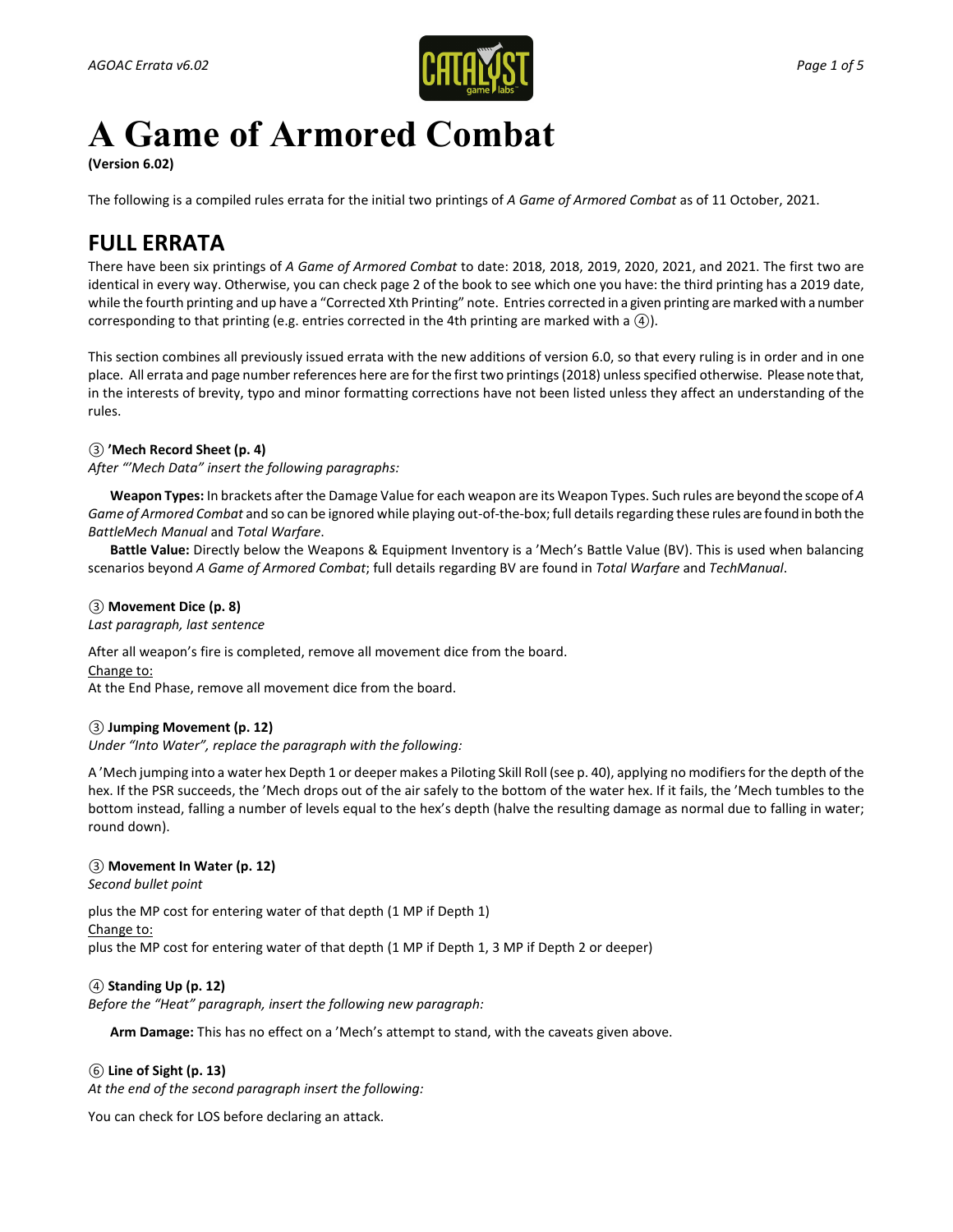

# *⑤* **Firing Arcs (p. 14)**

*After the "Prone 'Mechs" paragraph, insert the following new paragraph:*

**Split-Location Weapons:** A weapon whose critical slots are split between a torso and an arm location uses the torso firing arc.

# *⑥* **Reversing (Flipping) Arms (p. 15)**

*Third paragraph, after the second sentence insert the following:*

A 'Mech cannot punch or make physical weapon attacks while its arms are reversed.

# *⑥* **Attack Declaration (p. 16)**

*At the end of the section insert the following:*

**Leg-Mounted Weapons:** Leg-mounted weapons may not fire through a hex that provides the firing 'Mech with partial cover. **Spotting:** If a player declares an indirect fire attack (see p. 21), they must also declare which 'Mech is spotting for that attack. One 'Mech can spot for multiple attacks, but only if all those attacks are against a single target.

#### *④* **example text box (p. 18)**

*Fourth paragraph, fourth sentence*

*The Base Target Number is the* Griffin *MechWarrior's Gunnery Skill of 4* Change to: *The Base Target Number is the* Wolverine *MechWarrior's Gunnery Skill of 4*

# **Attack Modifiers Table (Continued) (p. 20)**

*Under "Physical Attacks"*

- a) *③* Change the modifier for "Upper or lower leg actuator hit (each)" to: +2 and half damage to all kick attacks
- b) *③* Change the modifier for "Foot actuator hit" to: +1 to all kick attacks
- c) *⑥* Delete the "Unintentional charge" row

#### *④* **Attacking Prone 'Mechs (p. 21)**

*At the end of the subsection insert the following new paragraph:*

A 'Mech does not lose its target movement modifier if it goes prone.

#### *⑥* **Attack Direction (p. 22)**

*Second paragraph, last sentence This ruling has changed from previous errata versions.*

If the straightedge crosses at the intersection of two hexsides, the target chooses which side is hit by the attack before the attacking player makes the hit location roll.

#### Change to:

If the straightedge crosses at the intersection of two hit zones, the hit zone used for all attacks from the firing 'Mech that turn depends on the path chosen when LOS was determined to the target (see *LOS Exactly Between Two Hexes*, p. 13).

#### *③* **Physical Attacks and Prone 'Mechs (p. 25)**

*Third paragraph, last sentence*

Always determine damage inflicted by death from above attacks against prone 'Mechs using the Rear column of the table, based on the hex side as if it were standing.

#### Change to:

Determine damage inflicted by death from above attacks against prone 'Mechs using the Rear column of the table, regardless of the attack direction.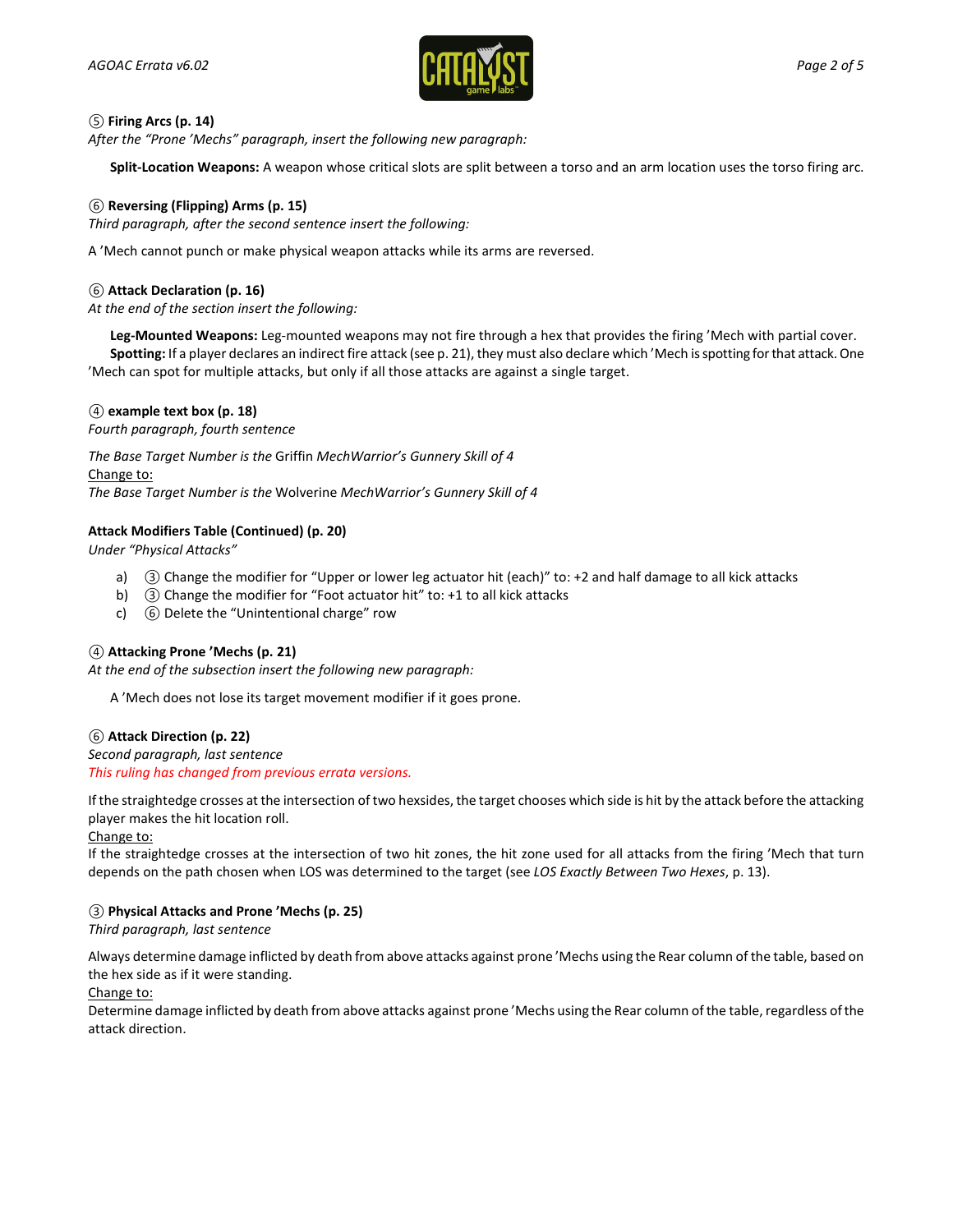

# *④* **Charge Attacks (p. 25)**

*Second paragraph, second sentence*

All that is required is that the attacker has enough MP to enter the hex the target occupies, and can legally do so. Change to:

All that is required is that the target is directly in front of the attacker, and that attacker has enough MP to enter the hex the target occupies and can legally do so.

# *④* **Charge Attacks (p. 26)**

*Fourth paragraph (second on the page), at the end of the paragraph insert the following:*

If the target is destroyed before the charge is resolved, the attacker moves into the former target's hex without incident in the Physical Attack Phase.

#### **Death from Above Attacks (p. 27)**

1) *③ Under "Weapon Attack Phase", at the end of the section insert the following:*

If the target of a DFA is destroyed during the Weapon Attack Phase, the DFA becomes a normal jump and the attacker lands as normal.

2) *④ Example box, last sentence* 

*Other 'Mechs on the map can check for LOS and fire as though the* Griffin *were in Hex C with an LOS height of Level 4.* Change to:

*Other 'Mechs on the map can check for LOS and fire as though the* Griffin *were in Hex C with a LOS height of Level 5 (base level 3, +2 for standing).*

#### *③* **Damage (p. 30)**

*Under "Attacks", replace the paragraph with the following:*

Remember that damage comes after attacks: *all* attacks by *all* 'Mechs in a phase must be declared *before* you start resolving any of them. Don't bounce back and forth between declaring and resolving for each weapon or each 'Mech.

#### *⑤* **Gyro (Torso) (p. 32)**

*Under "PSR Modifiers", first paragraph, second sentence*

The 'Mech's controller must make a PSR at the end of the phase in which the first critical hit occurred,

Change to:

The 'Mech's controller must make a PSR when the gyro's first critical hit is applied,

#### **Hip (Leg) (p. 33)**

1) *③ First paragraph, second sentence*

The 'Mech's Walking MP is cut in half (round down)

Change to:

The 'Mech's Walking MP is cut in half (round up; apply before any leg or foot actuator damage MP reductions)

2) *⑤ Under "PSR Modifiers", first paragraph, first sentence*

+2 per hip critical hit; this modifier overrides all other critical hit modifiers from that leg. Change to: +2 per hip critical hit; this modifier overrides all other critical hit modifiers from that leg in previous phases.

#### *③* **Displacement (p. 40)**

*Last bullet point*

then an accidental fall from above occurs (see p. 44) and that 'Mech is displaced.

#### Change to:

then an accidental fall from above occurs (see p. 44).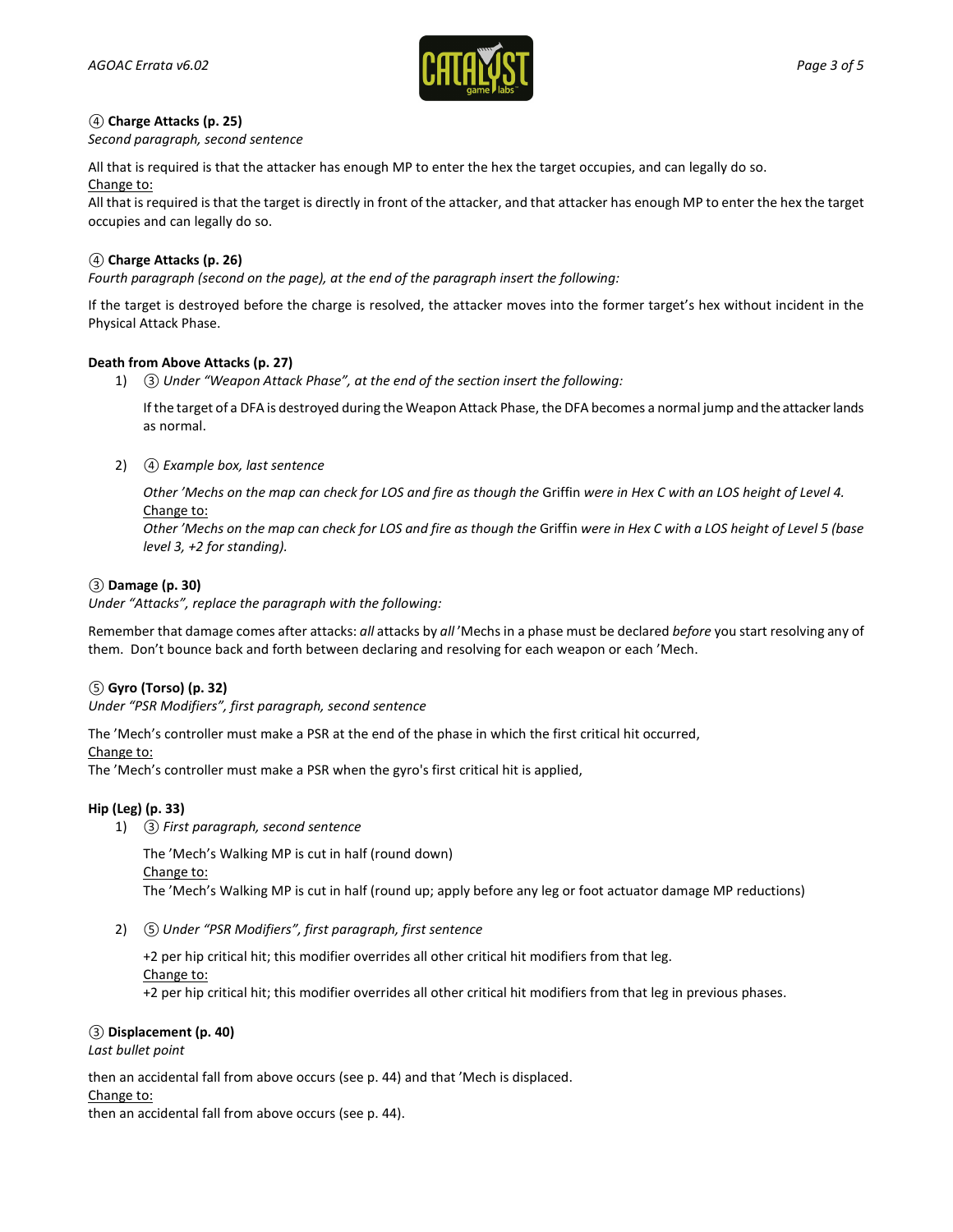

*④* **Falling Damage to a 'Mech [example text] (p. 40)** 

*Second paragraph, first sentence*

*9 x 1 = 7).* Change to: *9 x 1 = 9).*

# **Piloting Skill Roll Table (p. 41)**

- 1) *⑤* Delete the "Unintentional charge" row.
- 2) *⑥ "Damage to 'Mech" section (5th and 6th printings only)*

*Errata note: There was a foul-up with footnote edits in these two printings that added an erroneous 3 footnote marker to "Hip actuator destroyed". This should be a 2, with a corresponding new footnote added that reads "This modifier can replace other modifiers. See Hip (Leg) on page 33 for details." The rest of the table is then renumbered accordingly. This will be corrected in the 7th printing onwards.*

# *⑥* **Falling 'Mech Hits Target (p. 44)**

*First paragraph, first sentence*

(the level of the underlying hex plus the level of the target 'Mech). Change to: (the level of the underlying hex plus the level of the target 'Mech –1).

# *③* **Scenario 1: Final Exam (p. 45)**

*Under "Game Set-up"*

Lay out the Desert #2 and Grassland #2 mapsheets as shown (see p. 46). Change to: Lay out the Desert #3 and Grassland #2 mapsheets as shown (see p. 46).

# *③* **Scenario 3: Divide And Conquer (p. 47)**

*Under "Game Set-up"*

Lay out the Desert #3 and Grassland #3 mapsheets as shown, Change to:

Lay out the Desert #2 and Grassland #3 mapsheets as shown,

#### *④* **Step 7: Add Weapons and Ammunition (p. 54)**

*After the "Ammunition" paragraph, insert the following new paragraph:*

**Hatchets:** 'Mechs may mount hatchets in the arm locations. To add a hatchet, an arm must have a full set of arm and hand actuators. One hatchet per arm only.

#### *③* **Weapons and Equipment Table (p. 55)**

*\*\* footnote*

'Mech Tonnage / 15 Change to: 'Mech Tonnage / 15 (rounded up to the nearest whole number)

**©2021 The Topps Company Inc. All Rights Reserved.**

**Classic BattleTech, BattleTech, BattleMech, 'Mech, and MechWarrior are registered trademarks and/or trademarks of The Topps Company Inc. in the United States and/or other countries.**

**Catalyst Game Labs and the Catalyst Game Labs logo are trademarks of InMediaRes Productions, LLC.**